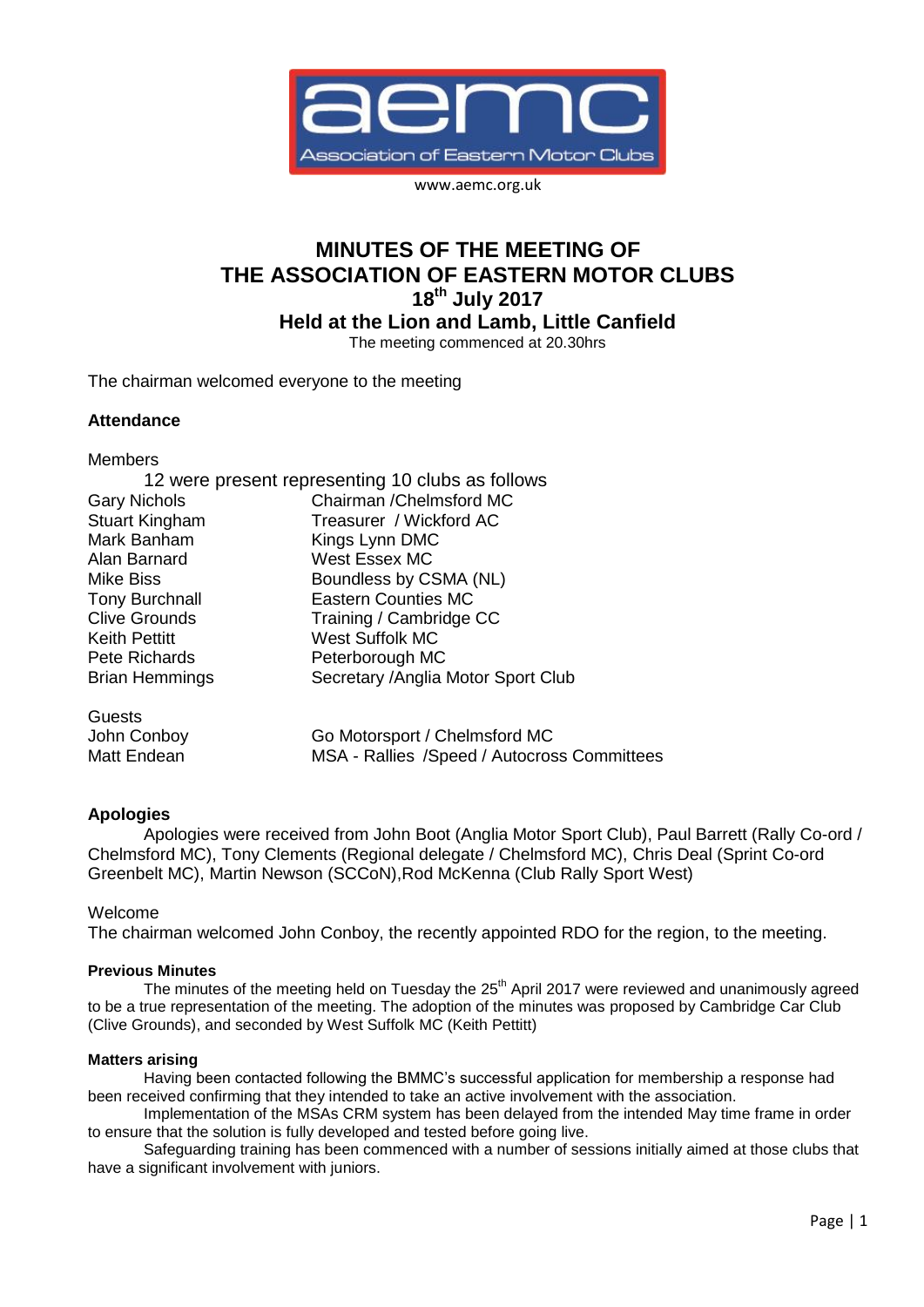The agreed change of venue for some AEMC meetings has had to be put on hold following further discussions with the venue. It may be an option during the winter months.

## **Chairman's Report**

The chairman followed on from his initial welcome to John as the new RDO by urging clubs to connect with him and to use the support available through him to develop motor sport activities within the region. He also highlighted the opportunities available to clubs to apply for financial support for safety or development related activities from the Motor Support Development Fund. A much simpler application form is now available with an online option for applications.

#### **Treasurers Report**

The current account balances stand at £12,030

The financial statement for 2016 has been reformatted. Although it had been circulated to the Association officials who had accepted it. By error it had not been sent to all clubs. A copy will be distributed with these minutes to correct this. The secretary apologised for the error.

#### **Secretary's report**

Applications.

No applications for membership had been received.

#### Correspondence received

Copies of minutes and notices from the MSA, other associations and monthly newsletters from Sevenoaks and District MC and the ACU Eastern centre have been received.

#### **Reports**

.

#### **Stage Rally Championship**

No formal report was available although a recent update bulletin had been issued indicating that the championship is progressing well.

Possible changes to the championship structure are being considered to address the lengthy time gap between the penultimate round and the final qualifying event in December. One possible option is to start the championship year in December and run through to a finish in Aug. / Sept.. If this was to be adopted the Dec event would have to count in two years championships or be missing from one year in order to manage a transition. Following discussion the view of the meeting was that this would be a good change with the option of Dec. counting in two years being the preferred option to support the change. The championship coordinator was asked to continue the review of options.

#### **Sprint Championship**

The meeting was updated that the previously identified reduction in the number of entries at events was continuing with one recent round being cancelled completely through lack of entries.

A discussion resulted encompassing a wide range of factors that could be considered to be influencing the situation. The principle ideas included

- Ensuring that events are providing optimum "value" for the competitor. Understanding and perception of value is important in sprinting where competitive time will usually be relatively short.
- Active marketing of events and the championship.
	- Consider including less events in the championship to improve focus.
		- o An increase in club cooperation in staging events to compensate for fewer events.
		- $\circ$  Use of a venue where it is possible for multiple disciplines to run concurrentlyto reduce the venue cost burden on an event.
- Consider simplifying/ realigning/ standardising classes at all events. Clubs staging events and other associations and championships to be approached to determine whether changes would be beneficial, desirable and practical.

The sprint championship coordinator to arrange a review of options.

#### **Inter Association Events**

A team had been entered in the Inter association Sprint event at Snetterton and had taken first place. Congratulations to the team members. Thanks to Chris Deal for organising.

A team has been identified to potentially enter the inter association road rally. A problem has been identified however in that one of the potential team entries currently compete at club level and do not have Competition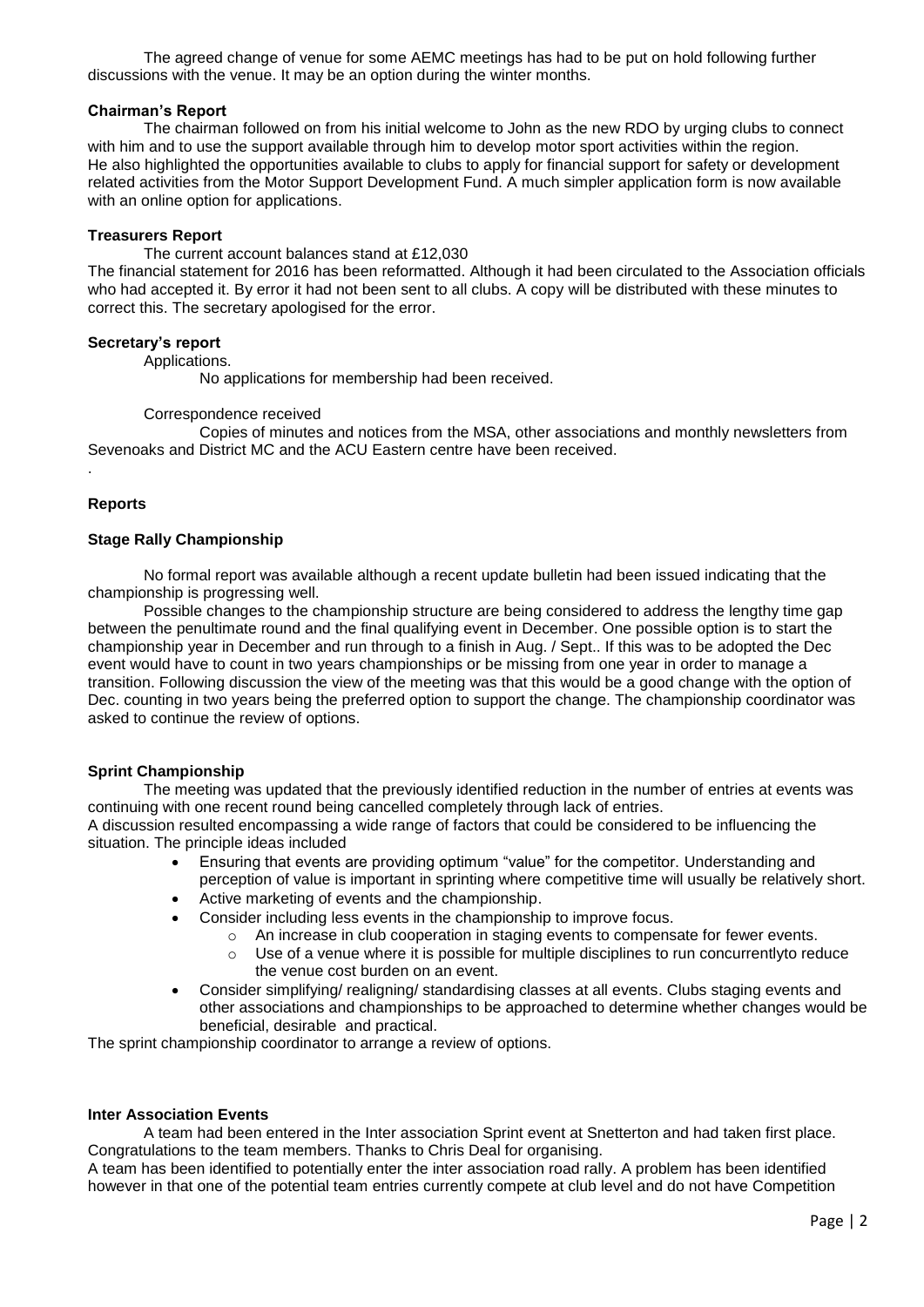Licences The current regulations make this a requirement for entry into the "team" the event and so it may prove impractical to provide an entry to the Inter association event.

For information the meeting was updated that the general situation had been the topic of a conversation at the last regional committee where the MSA had reiterated that they considered it appropriate that competitors in inter association events should hold a competition license in view of the stature of the event and no change was envisaged. (Also see MSA report below)

## **MSA / Regional Committee**

The following were highlighted as relevant items that were discussed at the recent Regional Committee meeting.

**Regulation D4.5.4** which covers the area of inclusion of Clubman level events within Regional Championships. The specific aspect discussed was whether competitors need to have a competition licence in order to participate. A view was expressed that this requirement was unnecessarily inhibiting entries. The official response was that when the relative status of the championship was taken into account the need for a licence was felt to be appropriate and therefore no changes were felt to be required.

**Championship dates/events.** (Reg D11.1) This regulation refers to the need to gain agreement from all championship contenders in order to make any amendments to the qualifying events during a championship year. A pre circulated proposal was agreed that with effect from 2018 the requirement to gain agreement to changes from all contenders should remain. However notification by E mail would now be quite acceptable with a criterion that a "no response" after a stated period of time would be taken as an assent. However the receipt of any negative response would still preclude the change being made. Details of the process that may be utilised for proposing changes **must** be clearly defined in the championship regulations.

**Championship Regulations**. Rob Jones apologised that approval of championship regulations had been protracted this year. A new process will be implemented for the future to alleviate this problem. With effect from 2018 while still maintaining the overall rights of control the MSA executive will no longer specifically approve individual regulations. The responsibility for ensuring that there is conformance to the appropriate Year Book regulations will be with the championship organisers.

**Economic Impact surveys.** The value of having information on the positive impact that events have on host venues/ areas was stressed. Events / organisers were urged to consider utilising Economic Impact Surveys for their events as a way of collecting this data which could be used by themselvesd or made available for the general good.

**Rally Future.** The meeting was reminded that the updated requirements for stage rallies came into effect on the 1<sup>st</sup> July. Ian Davis acknowledged that many events and organising teams had embraced the changes ahead of the mandatory implementation. It was indicated that it isn't planned to issue a further update before the end of 2018 with the exceptions of adding an Appendix for vehicle tracking and should anything of a critical nature emerge as a result of the Fatal Accident Enquiry.

**Closed Road events.** Kate Adamson highlighted an overview of the process for staging a closed road event now that the legislation has been fully passed. Clubs and organisations should be prepared to start the planning process early as applications can only be made to councils a minimum of 6 months before any intended event date. Prior to being able to do this a permit needs to be obtained from the MSA who will need to be confident that all requirements for an event are being met before issuing. It is envisaged that this process could take in the order of a further 6 months. It was also highlighted that if clubs chose to work with a commercial promoter they would still be the permit holder and as such hold overall responsibility for the event.

**Road Rally Safety**. Matt Endean indicated that as a logical progression from the work done to review safety in stage rallies the Rallies Committee were looking at safety in other types of rallying. He indicated that clubs should anticipate that this will be a part of a natural progression to continue review safety in all motor sport disciplines.

#### **RDO (Go Motor sport)**

John Conboy took the opportunity to introduce himself identifying his background, experince and connections with motor sport and club activities within the region.

He explained that still being new to the role he was in the process of developing ways of best supporting clubs in the region and urged clubs to contact him to discuss possible ways that support could be made available.

# **Training**

It was confirmed that the Cambridge venue has been booked for 3rd Feb.2018 for the rally marshals training day. It is anticipated that an application for support funding will be able to be made in the near future.

Clive also indicated that a course for rally safety car crews is being planned for Dec. 2017 in the Cambridge area. Unfortunately the date clashes with the stage rally planned for Rockingham.

A discussion was held on the importance and relevance of first on scene training for all disciplines. Possible opportunities for putting on presentations were discussed and will be progressed.